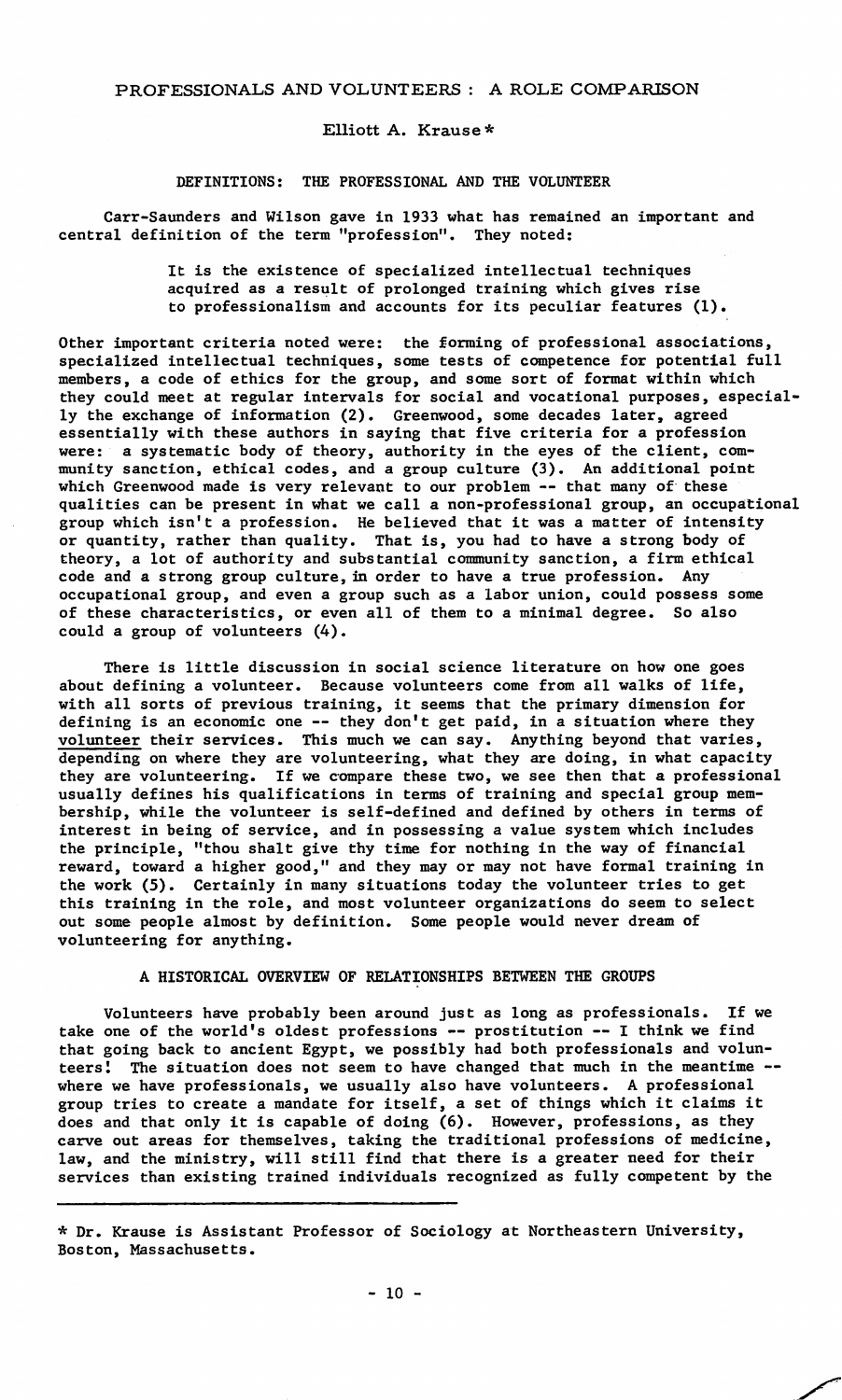professionals in performing the services. Historically, as a profession becomes established, it increases its power to regulate "quacks" or deviant practitioners of the arts in which they claim competence (7). In the absence of a majority of people who are willing to go against the existent power of the professional group by such deviant pathways, there will still be a need for more services. In the mind of the 'professional group there is usually some desire to meet what they're not meeting in the way of community needs, in a way which is non-competitive for them. Volunteering as a way of gaining support for their work has been traditionally seen by the professionals as a resource in meeting their ethical committments.

The early volunteers in such "auxiliary" fields as social work seemed to be rather free from close scrutiny of the relevant professional groups. The social service volunteer in the late nineteenth century certainly was watched, but it was not in the professional terms of the present day but was rather a scrutiny of her morality and correctness of demeanor in acting as a benefactor toward those everyone conceived of as her social inferiors.  $(8)$ .

Between the end of the nineteenth century and the middle of the twentieth, industrialization speeded up, the economy changed over to a service model from the earlier entrepeneurial industrial model, the world opened up and communication improved. A phenomenon which was not prevalent at the end of the nineteenth century began to become more frequent, to its present dominant position as a social process -- the process of professionalization (9). .<br>Professionalization refers to the desire of almost every occupation to consider itself no longer as an occupation but rather as an emerging profession. One example of this is the role which used to be called the health inspector or rat inspector in a public health department, which has now evolved into the role of the (semi-professional) "sanitarian." Sanitarians are not just rat inspectors but have many duties, which, though often minor and menial, can often be important in preventing epidemics such as typhoid fever (10). This is one instance of a general social trend. Wherever there is an opportunity for greater learning in any service occupation, the opportunity and the learning-process become formalized. Courses are set up somewhere, by somebody, and the individuals setting up the courses usually set up-formal criteria and start giving a·degree. Once a degree program is set up, this means formal accreditation and standards. A grandfather clause is set up, so that all people presently practicing whatever it is can still do it. But their approval is still needed -- for in the early years of a new profession, the only ones practicing it are formally unqualified.

Historically, as professionalization became more prevalent, as more and more-occupations redefined themselves in professional terms, and as the role of the professional became more important, the standards became stricter. And so, in many professions, there was a period during which volunteers were not conceived of primarily as helpers for professionals but rather mainly as the old way of being a professional, and therefore something to be actively fought. This social phenomenon is similar to the behavior of the nouveau riche, the arriviste, who wants to put his slum past, and his-slum friends, behind him, by actively denying their relevance to him or their value in any way. Thus the hardest time to be a volunteer may have been in the period halfway between the turn of the century and the present day. At this time, in the health and welfare areas, the need was thought of as primarily to professionalize, with extra volunteers seen as a distraction and an uncomfortable reminder of a recent past. As Labove stated, in his study of the development of social work as a profession:

> In the late nineteenth century, social agencies had delegated important administrative and treatment responsibilities to the volunteer; by 1930, her activities were often marginal or else closely supervised. The paid social worker's claim to expertise, the emergence of a professional identity nurtured by schools and associations, and the development of a formal organization or bureaucracy as a characteristic feature of administration, were crucial in the devaluation of voluntarism.(11)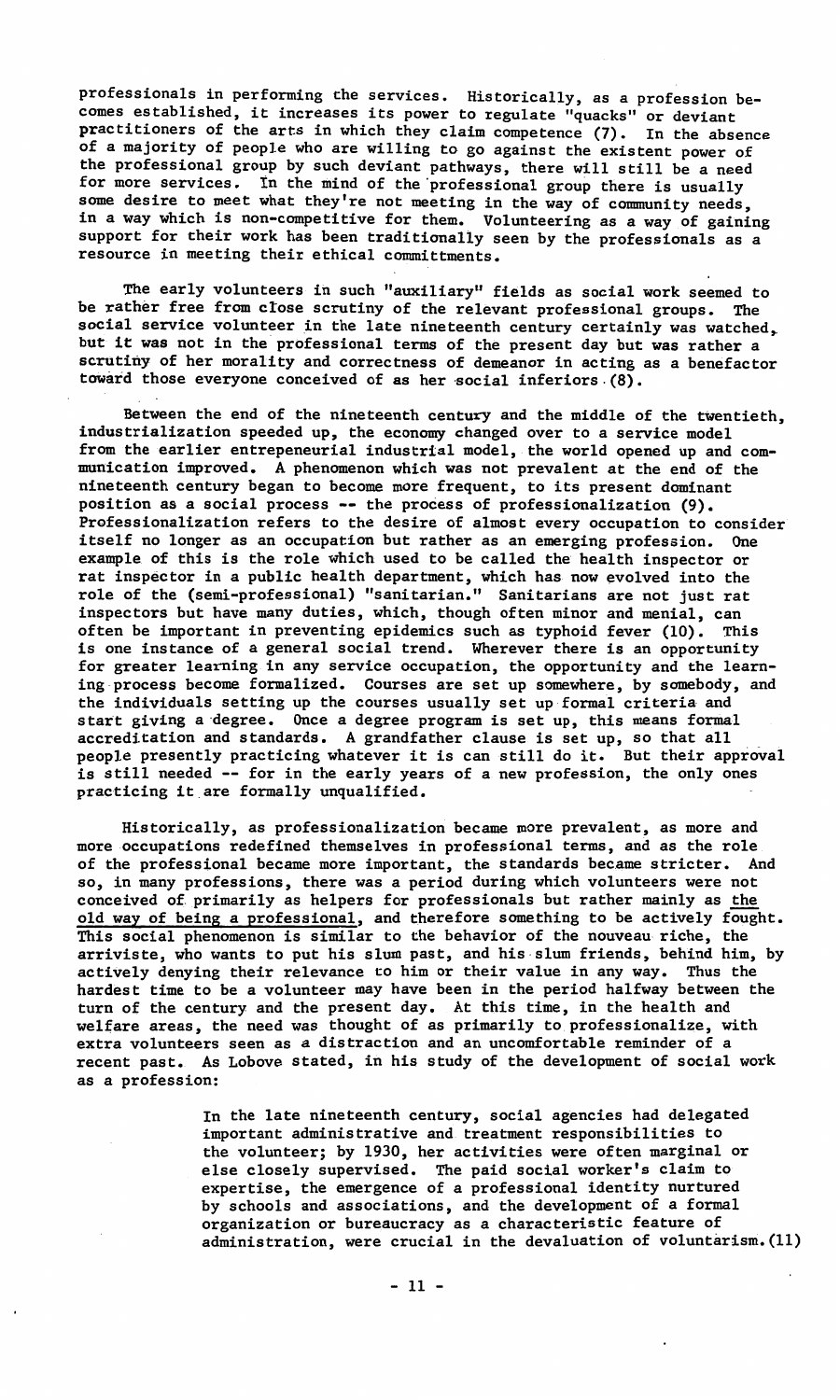I think this is changed at the present time, because many of the groups who were professionalizing in the middle period have now arrived. Nurses are considered as professionals, social workers, certainly dentists are considered as professionals, yet this was for them an open question in 1900.

Other things of major importance, as we noted above, have been happening during the previous half century: the population explosion, and the fact that still in 1966 one-fifth of the nation exists beneath the "poverty line" of \$3000/year for a family of four (12). These individuals are in need of services, and through the present way of funding public services -- through the voter and Congress -- public services are underfinanced and public servants underpaid. The need for volunteers is seen as increasing proportional with the realization of their usefulness and the shortage of funds (13). And finally, as an expectable step in this historical prowess -- volunteers are professionalizing. Volunteers are beginning to think of themselves as an-occupational group, with an organized body of individuals pressing toward status, respect, power, some allocation of resources, and some definition of their role in a more modern sense. They are becoming a self-conscious occupational group. Not a full-time occupational group -- and not by definition a paid occupational group, but an occupational group whose existence as a group is sometimes of particular interest to training programs in universities, set up specifically for volunteers across different service areas. I think that this last turn of events is historically important, for it appears that the original helping role of the volunteer, which was an important one in the society, was eclipsed and devalued in the drive toward professionalism. new generation of volunteers wishes to establish a renewed position of impor~ tance, and a new relationship with the professionals -- often in their image. This has some ironic aspects, which will be considered in the concluding section. At the present time, the shortage of trained people in the helping professions is encouraging this trend toward a newer and more progressive use of volunteer workers. So I think that at the present time we are beginning to see a coming together or a partnership between two groups -- not the same partnership which existed back then, and not the active antagonism which existed in several areas halfway between then and now, but new types of relationships between the groups.

#### PRESENT-DAY INTERRELATIONS

There are several dimensions of relationships between volunteers and professionals which hold for many settings -- several types of permutations and combinations in their working arrangements. We can take up five main ones at this point.

First, there is the administrator of volunteers. Most social service work is carried out in some sort of organization. This organization has an administration; the administration must order the work tasks and the flow of work, the flow of patients, and all other everyday activities, in some sort of rational sequence so that to some degree what is going on is predictable. If volunteers enter into the helping process in any significant way, in any significant numbers, in any organization larger than about ten to fifteen people, there is sure to be someone whose part-time job will be the administration of volunteers and their program. Traditionally this may have been done in an informal way, by an unpaid senior volunteer, before the growth of large service organizations. But in a bureaucratic framework often a special role is formally defined, and in large service organizations such as mental hospitals, there will be someone who is called the administrator of volunteers, or the volunteer administrator. Now this can be a confusing term -- "volunteer administrator" -- because in many cases in large settings such people are not volunteering their services, but are in fact paid staff members, perhaps trained in some form of interpersonal work, who have been delegated this responsibility in the organization.

The volunteer administrator has divided loyalties almost by definition, in the same way that the foreman in industry has loyalties divided between management (who want to use him as a tool for forcing the workers to work harder) and the workers on the line, who are his fellow union members and with whom he must unite at times to fight management (14). The volunteer administrator,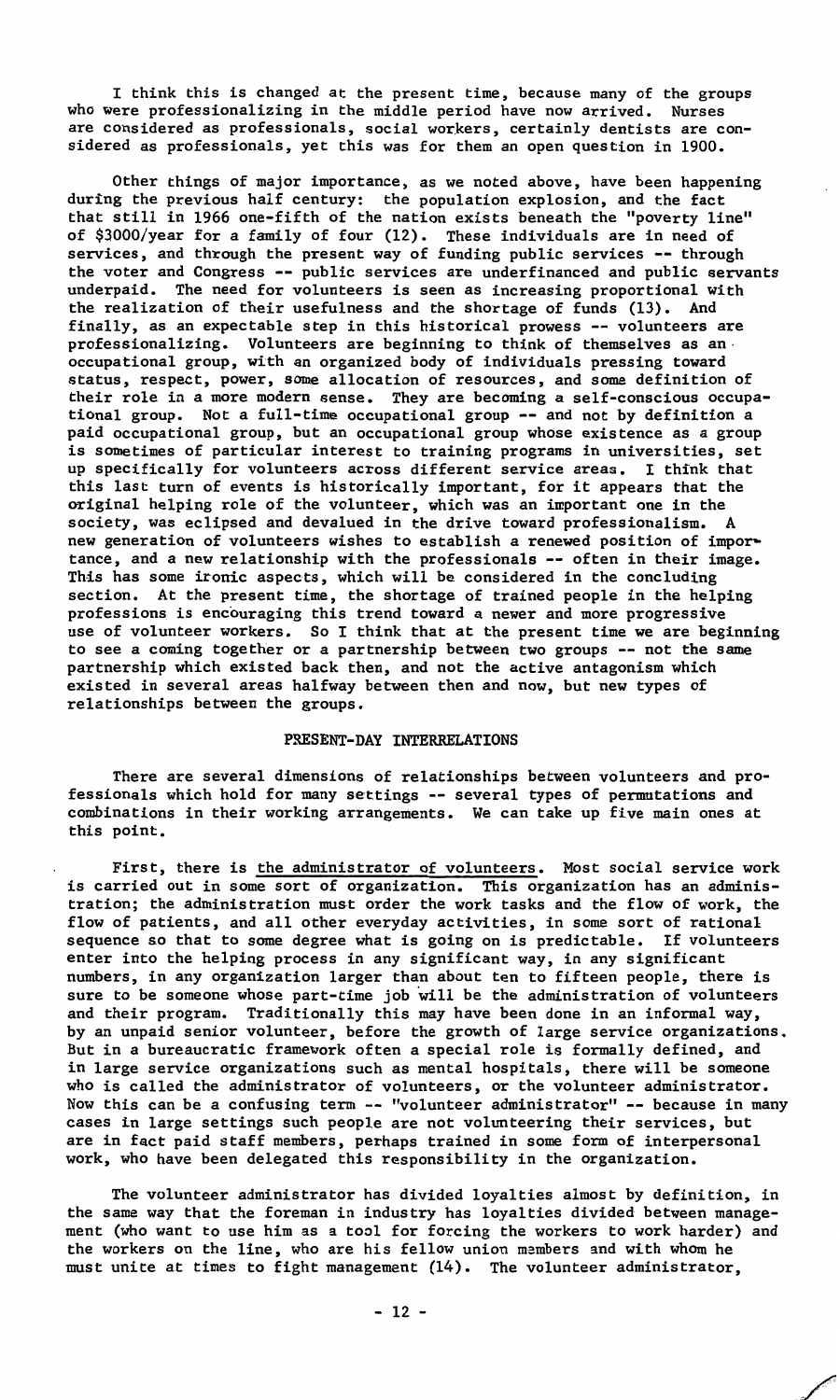ideally at least, is a person who cares about volunteering. He or she believes in it, in its value -- "there should be more volunteers, we should have an enlarged program". A volunteer administrator can usually be expected to not only keep the program going, but also to improve and expand it. The other administrators, in a hospital or any other type of service agency, may have mixed feelings about this, because the volunteer is not completely under the organizational thumb. The volunteers can come and go. Volunteers, not being paid, are not subject to the restrictions which can be imposed upon an employee. And this economic bond is an important consideration to any administrator. Other complexities involve the high-status community volunteer with good intentions and no skill, who can make life miserable for the administrator of volunteers, but who may not be offended at any cost, as she and her husband<br>are powerful in the community and in the "board" of the agency or organizati (15). To sum up, one cannot command the loyalty or unquestioning total obedience of those who are offering their services at their own free will, and can withdraw them at their own free will with little or no consequences to themselves. Therefore the administrator of volunteers has to treat the volunteer as a pseudo-employee, and try to fit them into a schedule like an employee. But the idea of the volunteer and the employee are not always the same. The part-time problem is only one example of this.

Administrators of volunteer programs constitute a group which now seem to be increasingly interested in.professionalizing. Here are individuals who are dealing both with service staffs and with volunteers, and dealing constantly with the conflicts and dilemmas discussed above. The goals of the training programs being set up for volunteer administrators are presumably to bring about a greater degree of expertise in handling these problems, and in more fully utilizing the resources presented by the volunteer. They are a bridge between the professional, the administration, and the service organization on the one hand, and the volunteer on the other.

A second type of relationship between professional and volunteer is what can be called the <u>"professional" volunteer</u> (16). By this is meant the volun<br>teer who has been around so long in the setting that they know all the rules how the rules can be broken or observed, what the culture of the service organization is, what the informal channels of communication are as well as the formal channels, what the routine is, on an everyday basis, what the best and most efficient ways are for acting in an emergency. Usually the "professional" volunteer is someone who has given a significant proportion of his or her.time to this activity, someone who is in the setting almost as much as a paid worker. The "professional" volunteer comes in several species, usually not obvious ones. Many service organizations have someone who is considered as an unpaid staff member rather than an obvious volunteer or "lady bountiful" type who spends only a few hours per week. This type of person may be counted on quite heavily in some service organizations, especially in understaffed and overworked ones. These individuals may also, informally, have training. That is, their in-service training may have been quite extensive by the time they reach this status, over a period of years. In many ways, they are most accurately described as unpaid, informally trained professionals. One can observe senior administrators on service staffs pleading with the "professional" volunteer to join the staff as a paid member. But these offers are usually rejected, for either the money is not.a factor to the volunteer or her freedom in the role -- as well as its uniqueness -- counterbalances any desires for economic reward.

A third relationship, one with extensive historical precedent, is that of the professional as a volunteer. Going back to ancient Greece, we note that the Hippocratic oath, taken by all physicians, states that one performs one's services according to need, and expects to receive renumeration only according to ability to pay, and that no criterion shall be used to eliminate anyone from the receipt of services (17). The volunteer activities of the professio<br>al are often considered part of the ethical dimension of the profession itsel Taking physicians, we can note that they have traditionally tried to reserve some time for the charity ward; lawyers are expected to give at least some legal aid to the poor, the minister performs many activities for which he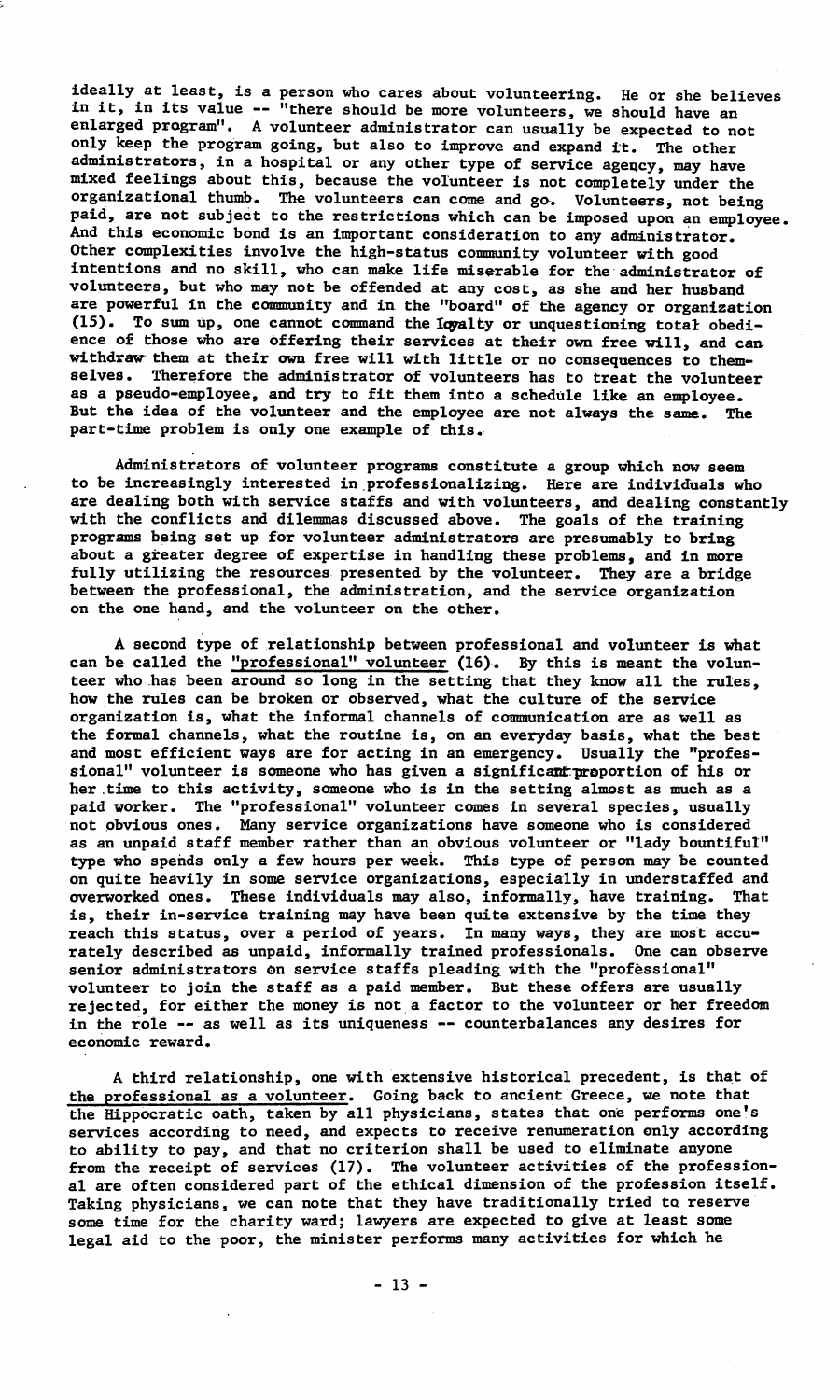**receives no remuneration. When a professional acts in this capacity, he does**  not expect immediate and public praise for his efforts. He would be embarrassed if it came, because it is defined as part of his role, as part of what he ought to do as a professional.

But we have to be very careful about equating the professional as volunteer with the volunteer as volunteer. Because professionals as volunteers are not just volunteers their physical selves and their good will -- they are volunteering their professional expertise and this primarily is what people want and need from them. The doctor offers his skills and training in diag-nosis and treatment, the lawyer his familiarity with the ins and outs of legal process. Also, as Parsons notes, the professional is in many senses a businessman, interested in profit, differing from the businessman primarily not in this area but rather in the ethical restrictions on advertising, universalistic (impartial and impersonal) attitude toward the client. and the rule of confidentiality (18).

The issue of how much volunteering professional groups actually do needs much further consideration and research. For public relations purposes professional groups like to create the image of "public service" -- that they spend a large amount of their time volunteering. In fact, the few studies which have been done indicate that most physicians give about one hour a week to this work. This is certainly better than nothing, but it certain<br>is not a massive committment to help the poor. Of course, hospitals and physicians vary, and findings like this are tentative. The question remains, though, as to the difference between the image of a group and their actual practices. In medicine, the last few years have seen a sharp decrease in the public's and the physician's expectations of the physician as a selfless volunteer of free service (19). In general, we cannot expect, with any of the professions, that the professional will supplant the volunteer in volunteering work, thereby putting the volunteer out of business.

Fourth, there is the case of the professional who turns volunteer. The retired professional who just wants to keep his hand in, or the professor emeritus who teaches a course just for the enjoyment of it are examples of this category of individuals.

Finally, there is the case of the volunteer who turns professional. Being exposed to the service activities in a profession for a long period of time, getting a lot of experience, being exposed to pressures, given responsibilities and enjoying the work, volunteers may decide *to* take up a career, in whatever they have been volunteering. We find this true often among students, especially those volunteering in mental hospitals. At a work-stud plan university, such as Antioch or Northeastern, students working during the off-term at a social agency sometimes become so interested that they begin thinking of a career in the work. This holds for more than young people. Housewives, after their children grow up, have been becoming more active in volunteering work, and in turn their experience leads to professional training, especially in universities equipped with programs for adult women. Thus people who are in some way deviant to the educational system (dropouts, married women who left college) as well as those in college, form major pools of volunteers who become recruited to a professional career, as a result of the volunteer **experience.** 

To sum up, relationships between volunteers and professionals are quite complex, involving such dimensions as the status of occupational groups, the setting of the service activity, and the time dimension over which the roles are considered. It is possible for professionals to act as volunteers and {almost) for selected volunteers to act as professionals; in full life careers it is possible for the full time professional to develop into the full-time volunteer and vice versa; and there is a role-administrator of volunteers-which is by definition a bridge between the two groups. In each one of these interrelationship situations we see an actual or a potential role passage-a **<sup>11</sup>crossover <sup>0</sup>type of situation - and any situation of this sort is a source of**  conflict, because of different expectations made on individuals as a result of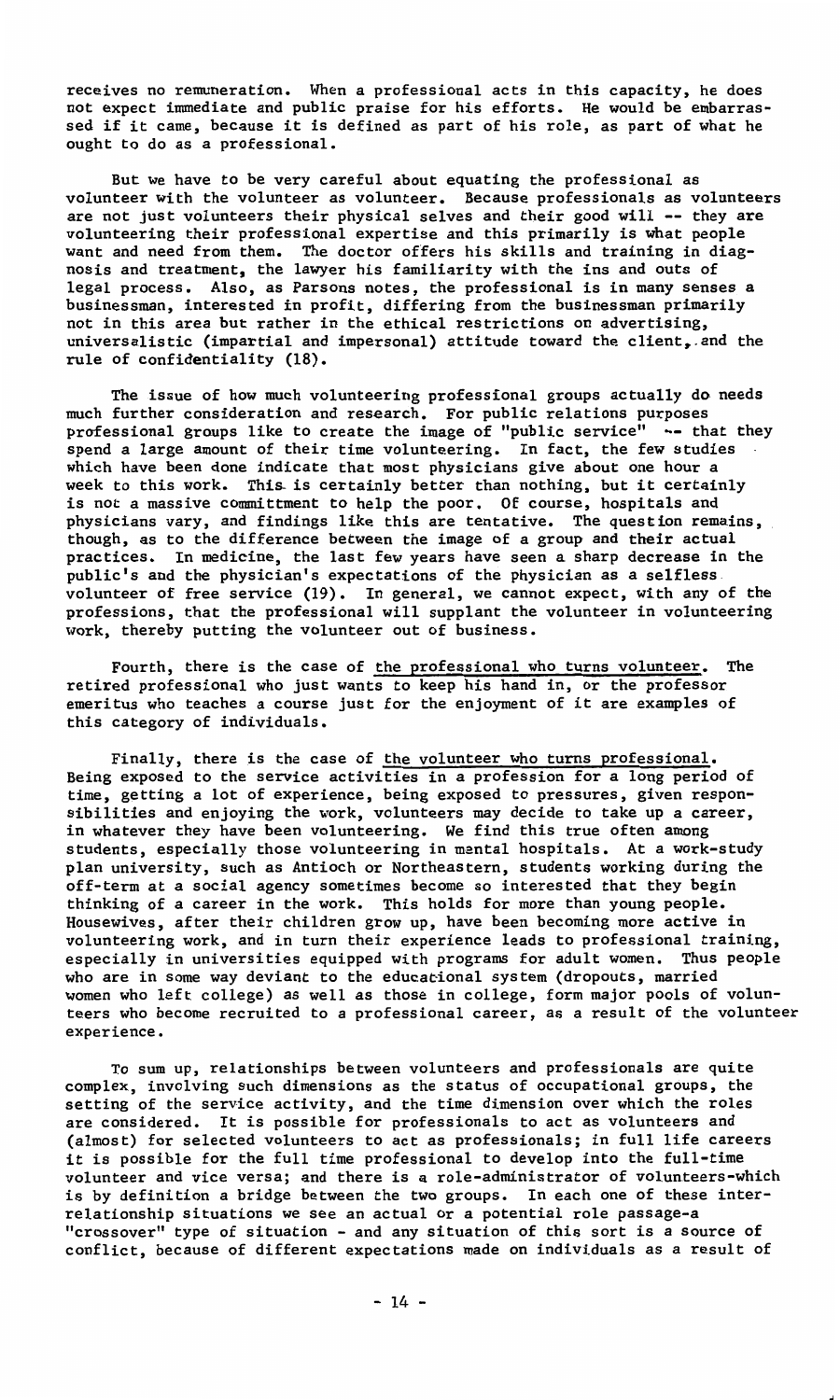changing roles (20). Typical examples, from our five categories, are the cross-pressured situation of the administrator of volunteers, the skillwithout-legal-status dilemma of the "professional" volunteer, the time limitations and ethical dilemmas of the professional acting in a volunteer capacity, and the conflicts over career decisions of the volunteer who is considering turning professional. These are issues which intimately involve individual personalities and service programs, and are also key issues in the sociology of role behavior, and the sociology of occupations and professions. As such, they will warrant much further study.

# VOLUNTEERS, PROFESSIONALS, AND BUREAUCRACY: A NOTE OF IRONY

Can one just throw a group of volunteers into a treatment setting? It might in some cases have a positive effect, in others a disastrous and negative effect, depending on the nature of the individual thrown in, and the organization into which he is thrown. Several studies of volunteers in mental hospitals have shown how the back wards can be transformed by a volunteer group into a more cheerful place, for three or four days, possibly even a week or longer. But when the volunteer group leaves, the setting can be plunged into a deeper depression than if the volunteers had not arrived - for the feeling of abandonment and desertion is added to-the social experience of the patients, recreating their feelings of earlier desertions by family members, perhaps years in the past (21). As Bruno Bettelheim suggested in the title of one of his books\_, perhaps love is not enough (22). On the other hand, it certainly suffices more than nothing at all, as in the case of professionals who remain in their role for financial purposes alone, having lost all idealism and humanitarian feelings for others. This is the other side of the coin - the enthusiasm and genuine interest in people which characterize many volunteers.

As service organizations have grown larger they have become more bureaucratic. By bureaucratic is meant the increase of rules in a setting, the increase in complexity of rules, the increase in the number and complexity of the roles of staff members, an increase in the confusion over the definition of these roles by themselves and in relation to one another, and an increase in the level of bickering and conflict on the issue of simply who should do what, rather than what should we do (23). Bureaucratization entails an increase in the complexity of self-consciousness of a group of people trying 'to work together, and quite possibly a slowdown in whatever they are trying to do. In this, the ironic thing is that the professional by definition is much more involved in this internal bickering and role defining than is the volunteer. Also, as settings become more hierarchically structured, the professionals in high status tend to define out much of their contact with human beings - especially the "dirty work" of the profession, to use Hughes' phrase (24). Increasingly, it becomes the volunteer who sits at the bedside, and talks with the patient. Volunteers are per-<br>forming more and more of the activities which in ancient times were calle "clinical" - a Greek word which originally meant ministration *to* the soul of the individual, after the biological therapies of the time had done what they could (25). The irony, restated, is that as service occupations professionalize, they leave to the volunteer more of the activities which traditionally were part of their own role. Also, as federal and state bureaucracies apply cost-accounting procedures to public service agencies, they create pressures toward increased impersonality and a production of "numbers served" orientation on the part of the professionals and semi-professionals in the organization (26). As Scott puts it, "professions and bureaucracies<br>are becoming more and more alike; that is, 'bureaucrats' are being professio<br>alized at the same time that 'professionals' are being 'bureaucratized (27). Only in the highly prestigeful professions such as medicine and law do the practitioners have enough group power to resist some of these trends. In auxiliary and public service professions like nursing and social work the bureaucratic trends make even more inroads in the individualized service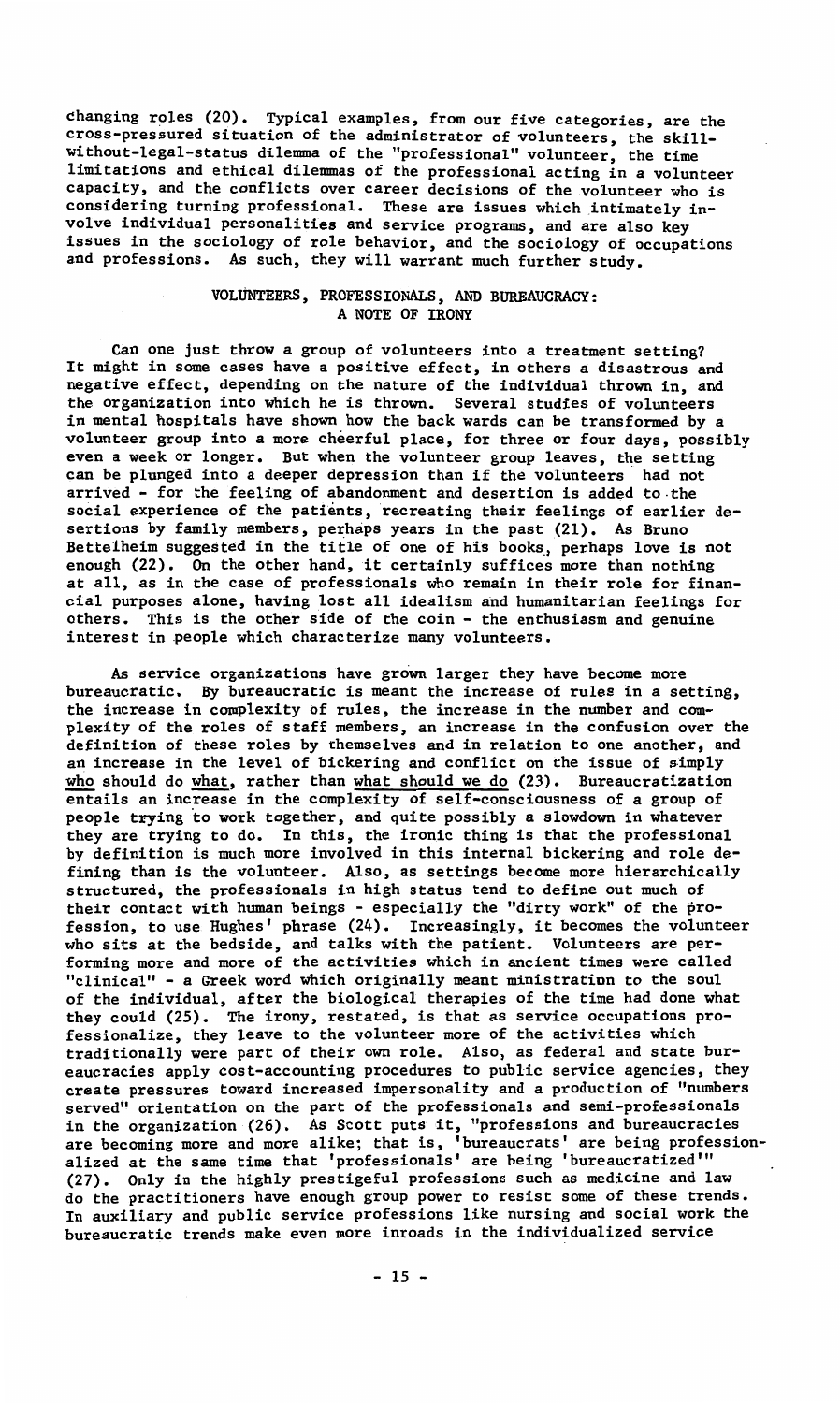model (28). Here, when so many volunteers in fact work, the imitation of the prevailing "professional" model is somewhat like compounding a felony. In "professionalizing",in these areas, volunteers who follow the model of the paid practitioners stand the risk of intensifying factors which prevent a meaningful interpersonal helping relationship. Volunteer groups and ad-ministrators of volunteer programs may need to be cautioned, in order to avoid the slavish imitation of recent professional trends which deprive the volunteer of a potentially useful gift to others - the personal approach and the non-bureaucratic values which are presumed to lie at the base of authentic humanitarian efforts, whether practiced by professionals or by volunteers.

# REFERENCES

- 1 **A.M.** Carr-Saunders and P.A. Wilson, The Professions. Oxford: Clarendon Press, 1933, p. 3-4.
- 2 Ibid., p. 4-31.
- 3 Ernest Greenwood, "Attributes of a Profession," Social **Work,** 1, (1957), 44-55.
- 4 Ibid,. p. 44.
- 5 For a discussion on the role of values in social interaction, see Clyde Kluckhohn et. al., "Values and Value-Orientations in the Theory of Action," in Talcott Parsons and Edward A. Shils, eds., Toward a General Theory of Action. Cambridge: Harvard University Press, 1951, pp. 388-433 (Harper edition).
- 6 Everett Hughes, Men and their Work. Blencoe, Ill: The Free Press, 1958.
- 7 A discussion of the early, feuding approaches in the pre-scientific era in medicine (in Puritan Massachusetts) can be found in George F. Dow, Everyday Life in the Massachusetts Bay Colony. Boston: Society for the Preservati<br>of New England Antiquities, 1935, p. 174. For the period of the first organization of the present-day medical profession, see Daniel H. Calhoun, Professional Lives in America; Structure and Aspiration, 1750-1850, pp. 20-58. (Harvard University Press)
- 8 See Roy Lubove, The Professional Altruist; The Emergence of Social Work as a Career 1880-1930. Cambridge: Harvard University Press, 1965, pp. 22-54.
- 9 A. M. Carr-Saunders, Professions: Their Organization and Place in Society. Oxford: The Clarendon Press, 1928, pp. 3-31.
- 10 Field notes by the author, Harvard School of Public Health, local public health unit study, 1963-1964.
- 11 Lubove, Ibid., p. 18.
- 12 See Molly Orshansky, "Counting the Poor: Another Look at the Poverty Profile," in Louis A. Ferman, Joyce L. Kornbluh, and Alan Haber, Poverty in America Ann Arbor: University of Michigan Press, 1965, pp. 42-82.
- 13 U. S. Government, Closing the Gap in Social Work Manpower. Washington:<br>Government Printing Office, 1965. A publication of National Institute of Mental Health, Careers Branch.
- 14 A similar situation is that of the white-collar employee who is uncertain about whether to join a union or not. For marginality of a different sort, in a situation of divided loyalty, see Elliott A. Krause, "Structured Strain in a Marginal Profession: Rehabilitation Counseling," Journal of Health and Human Behavior, 6 (1965), 55-62.